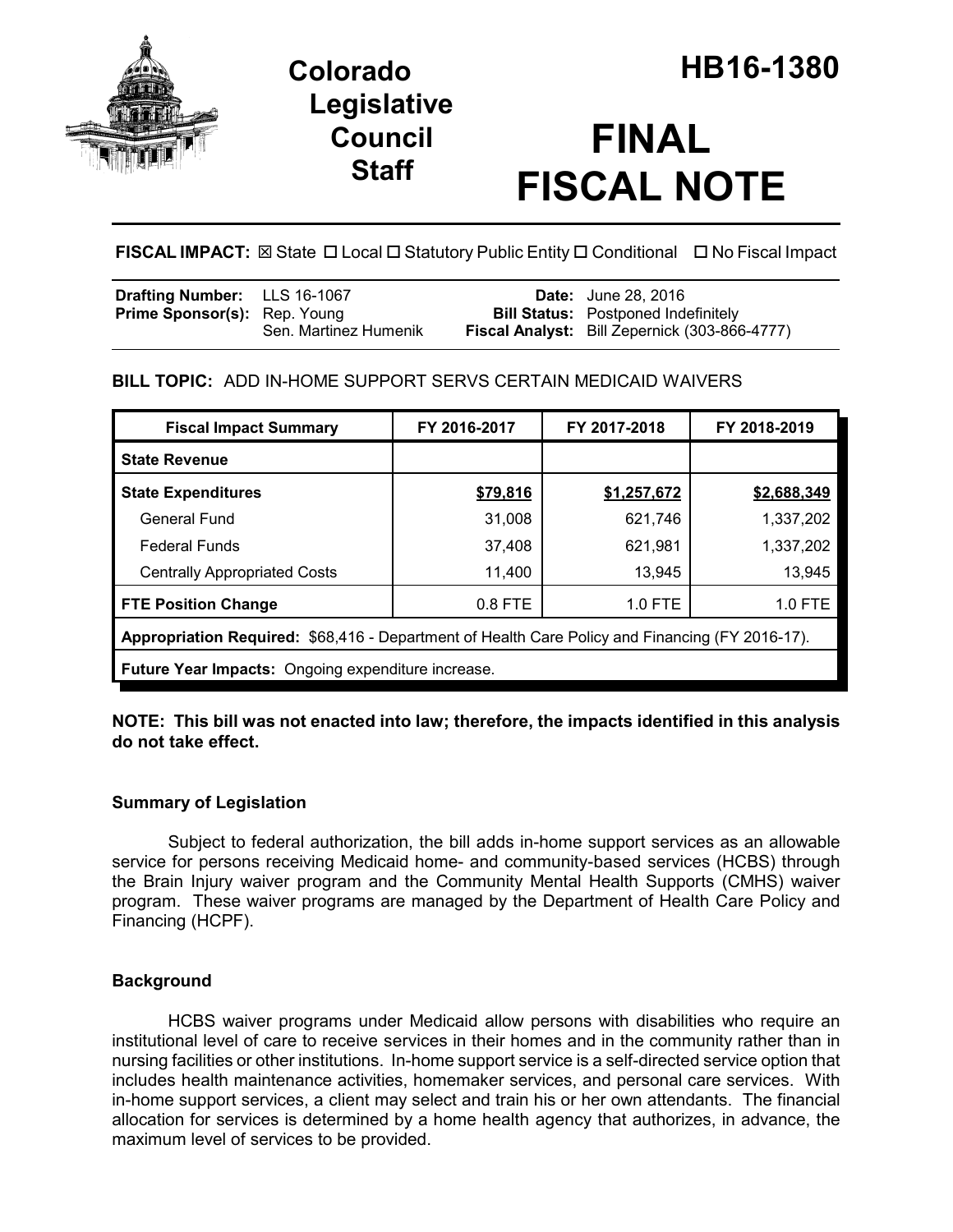June 28, 2016

Most home health services through the HCBS waivers affected by the bill are provided through an agency model (where a home health agency both authorizes the level of services and selects and manages the attendant who provides services). In-home support services are currently available through three other HCBS waiver programs: the Elderly, Blind and Disabled waiver; the Children's HCBS waiver; and the Spinal Cord Injury waiver.

#### **Assumptions**

Overall, this bill is not expected to increase the number of clients on these waivers or the authorized level of care for participating clients. However, compared to agency-managed home health services that are currently available through the Brain Injury waiver and the CMHS waiver, the fiscal note assumes that allowing clients to manage their care more directly through the use of in-home support services will increase the amount of authorized care that is utilized. It is assumed that in-home support services through these waivers will begin on December 1, 2017, after HCPF completes implementation tasks and receives federal approval.

**Caseload.** The fiscal note estimates the caseload impacts of the bill using the current caseload and trends for the Brain Injury and CMHS waiver programs, as well as for other waivers that have already implemented in-home support services. Based on these data, the fiscal note estimates that the following number of clients will access specified in-home support services through the Brain Injury waiver:

- 13 clients in FY 2017-18 and 17 clients in FY 2018-19 will use health maintenance activities;
- 10 clients in FY 2017-18 and 16 clients in FY 2018-19 will receive homemaker services; and
- 6 clients in FY 2017-18 and 7 clients in FY 2018-19 will receive personal care services.

Similarly, for the CMHS waiver, the following number of clients will access in-home support services:

- 74 clients in FY 2017-18 and 94 clients in FY 2018-19 will use health maintenance activities;
- 88 clients in FY 2017-18 and 115 clients in FY 2018-19 will receive homemaker services;
- 54 clients in FY 2017-18 and 66 clients in FY 2018-19 will receive personal care services.

In addition, for health maintenance activities, it is assumed that about 20 percent of clients accessing in-home support services will shift from receiving this service through the long-term home health benefit under the regular Medicaid state plan, which will generate cost savings. Based on the health maintenance caseloads above, this will decrease the number of clients using the long-term home health benefit by 3 clients in FY 2017-18 and 4 clients in FY 2018-19 under the Brain Injury waiver and 16 clients in FY 2017-18 and 20 clients in FY 2018-19 under the CMHS waiver.

*Service utilization and costs.* Home health services are authorized as units of care, typically billed in 15 minute increments. For FY 2017-18, the following increases in the number of home health services units that are used by clients are expected: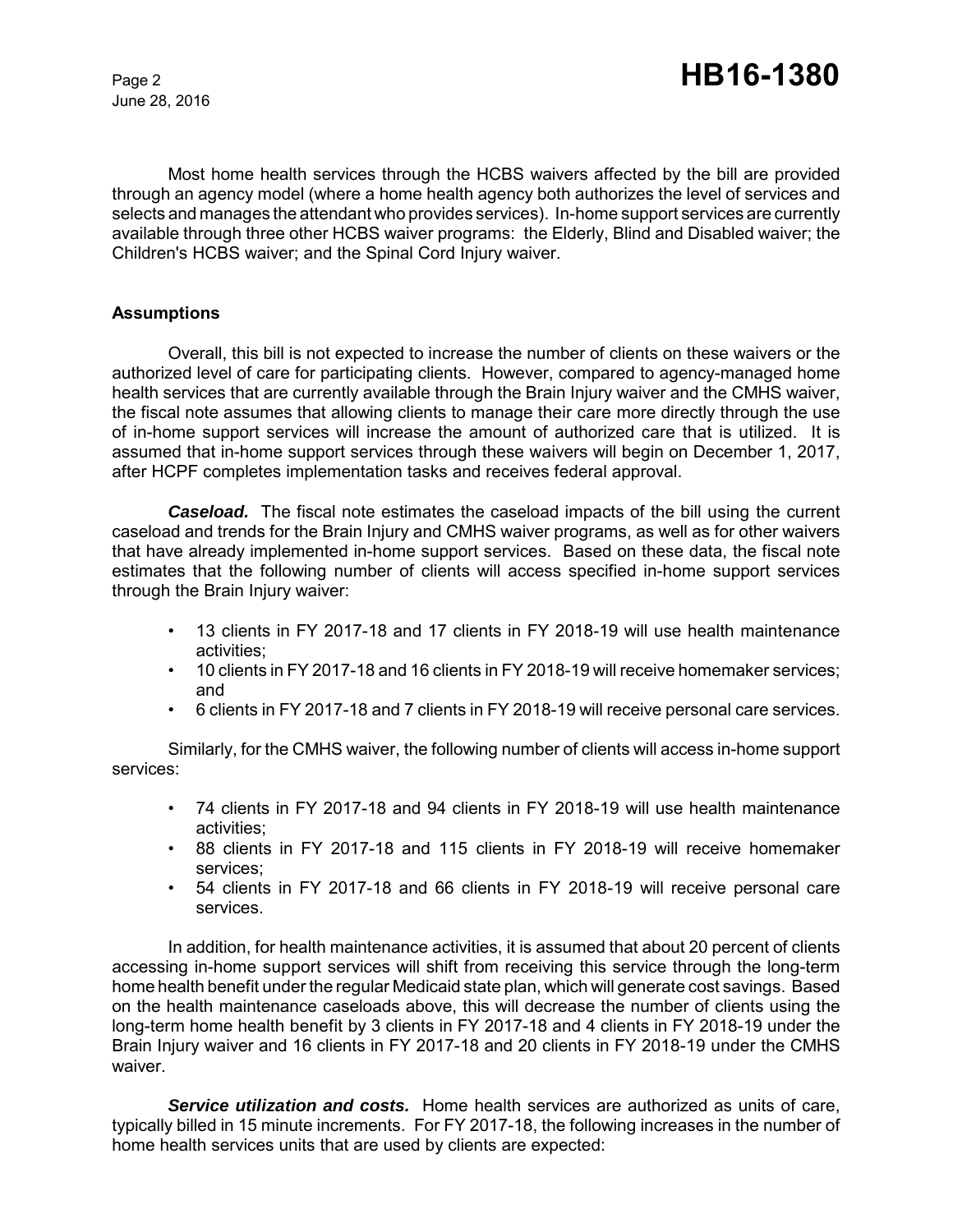June 28, 2016

- for health maintenance activities, 3,625 units for both brain injury and CMHS clients, at a cost of \$7.23 per unit;
- for homemaker services, 828 units for brain injury clients and 581 units for CMHS clients, at a cost of \$3.86 per unit; and
- for personal care services, 1,075 units for brain injury clients and 1,001 units for CMHS clients, at a cost of \$3.86 per unit.

The reduction in the number of units of care for health maintenance activities provided in FY 2017-18 through the long-term home health benefit is as follows:

- 4,027 units for brain injury clients at a cost of \$8.14 per unit; and
- 3,495 units for CMHS clients at a cost of \$11.21 per unit.

*Future year trends.* The number of units used by clients accessing in-home support services is expected to increase over time as clients become more familiar with the service option. Costs in FY 2018-19 reflect trends for in-home support services under existing waivers.

#### **State Expenditures**

The bill increases costs in HCPF by **\$79,816 and 0.9 FTE in FY 2016-17. Conditional upon federal approval, costs will increase by \$1.3 million and 1.0 FTE in FY 2017-18 and \$2.7 million and 1.0 FTE in FY 2018-19.** These costs, paid with General Fund and federal funds, are summarized in Tale 1 and discussed below.

| Table 1. Expenditures Under HB 16-1380                                              |                            |                              |                                  |
|-------------------------------------------------------------------------------------|----------------------------|------------------------------|----------------------------------|
| <b>Cost Components</b>                                                              | FY 2016-17                 | FY 2017-18 *                 | FY 2018-19 *                     |
| <b>Personal Services</b>                                                            | \$54,763                   | \$65,715                     | \$65,715                         |
| <b>FTE</b>                                                                          | 0.9 FTE                    | 1.0 FTE                      | 1.0 FTE                          |
| <b>Operating Expenses and Capital Outlay Costs</b>                                  | 5,653                      | 950                          | 950                              |
| Information Technology Modifications                                                | 8,000                      | $\mathbf{0}$                 |                                  |
| <b>Medical Service Premiums</b>                                                     | 0                          | 1,177,062                    | 2,607,739                        |
| <b>Centrally Appropriated Costs**</b>                                               | 11,400                     | 13,945                       | 13,945                           |
| <b>TOTAL</b>                                                                        | \$79,816                   | \$1,257,672                  | \$2,688,349                      |
| <b>General Fund</b><br><b>Federal Funds</b><br><b>Centrally Appropriated Costs*</b> | 31,008<br>37,408<br>11,400 | 621,746<br>621,981<br>13,945 | 1,337,202<br>1,337,202<br>13,945 |

*\* Costs in FY 2017-18 and beyond are conditional upon federal approval of the changes in the bill.*

*\*\* Centrally appropriated costs are not included in the bill's appropriation.*

*Program administration.* HCPF requires 1.0 FTE per year under the bill to manage the in-home support service benefit for these waiver programs. In the first year, duties will include seeking federal approval and managing the public comment process for the new benefit. Future year costs will include ongoing management of the benefit, training, and other tasks. Personal service and standard operating costs for this staff are listed in Table 1. First-year costs are prorated to reflect the General Fund paydate shift and the effective date of the bill.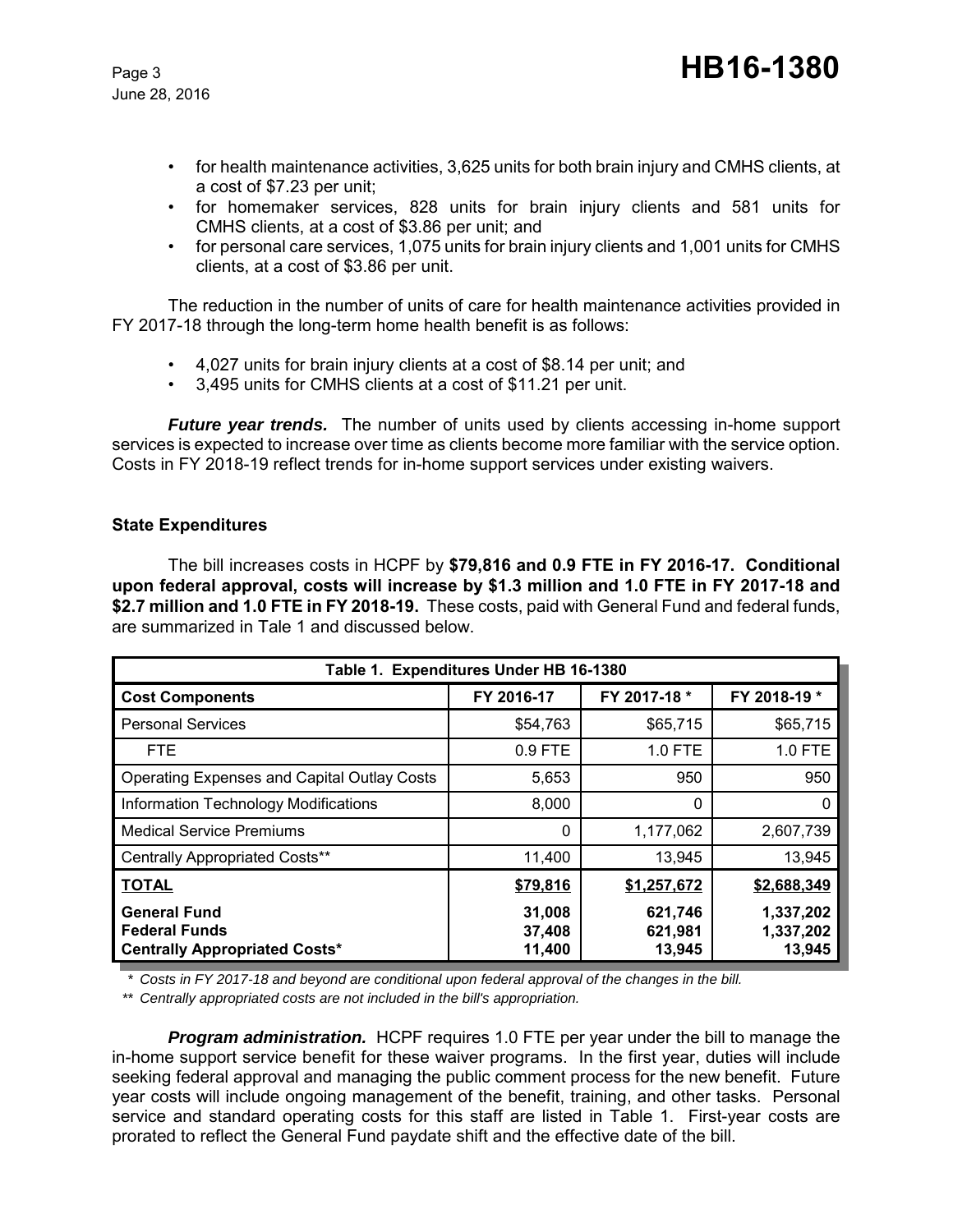*Information technology modifications.* HCPF will have one-time costs of \$8,000 in FY 2016-17 to make several minor changes to the Medicaid Management Information System (MMIS), the department's claims and billing system. Changes will included modifying billing codes and system testing.

*Medical service premiums.* Based on the assumptions listed previously, the costs of medical services for waiver clients are expected to increase by \$1,177,062 in FY 2017-18 and \$2,607,739 in FY 2018-19. Future year costs will likely increase by an even greater amount as utilization of in-home support services increases. Costs for specific services under each waiver are listed in Table 2.

| Table 2. Conditional Costs for Adding In-Home Support Services to HCBS Waivers |            |             |             |
|--------------------------------------------------------------------------------|------------|-------------|-------------|
| <b>Cost Components</b>                                                         | FY 2016-17 | FY 2017-18  | FY 2018-19  |
| <b>Brain Injury Waiver</b>                                                     |            | \$174,553   | \$398,930   |
| <b>Health Maintenance Activities</b>                                           |            | 198,750     | 448,744     |
| <b>Homemaker Services</b>                                                      |            | 18,644      | 52,311      |
| <b>Personal Care Services</b>                                                  |            | 14,523      | 29,938      |
| Long-Term Home Health                                                          |            | (57, 364)   | (132,063)   |
| <b>CMHS Waiver</b>                                                             |            | \$1,002,509 | \$2,208,809 |
| <b>Health Maintenance Activities</b>                                           |            | 1,131,345   | 2,481,293   |
| <b>Homemaker Services</b>                                                      |            | 115,123     | 260,125     |
| <b>Personal Care Services</b>                                                  |            | 121,711     | 256,799     |
| Long-Term Home Health                                                          |            | (365, 670)  | (789, 408)  |
| <b>TOTAL</b>                                                                   |            | \$1,177,062 | \$2,607,739 |

*Centrally appropriated costs.* Pursuant to a Joint Budget Committee policy, certain costs associated with this bill are addressed through the annual budget process and centrally appropriated in the Long Bill or supplemental appropriations bills, rather than in this bill. The centrally appropriated costs subject to this policy are estimated in the fiscal note for informational purposes and summarized in Table 3.

| Table 3. Centrally Appropriated Costs Under HB 16-1380                  |            |            |            |  |
|-------------------------------------------------------------------------|------------|------------|------------|--|
| <b>Cost Components</b>                                                  | FY 2016-17 | FY 2017-18 | FY 2018-19 |  |
| Employee Insurance (Health, Life,<br>Dental, and Short-term Disability) | \$6,714    | \$8,057    | \$8,057    |  |
| <b>Supplemental Employee</b><br><b>Retirement Payments</b>              | 4,686      | 5,888      | 5,888      |  |
| <b>TOTAL</b>                                                            | \$11,400   | \$13,945   | \$13,945   |  |

#### **Effective Date**

This bill was postponed indefinitely by the Senate Finance Committee on May 5, 2016.